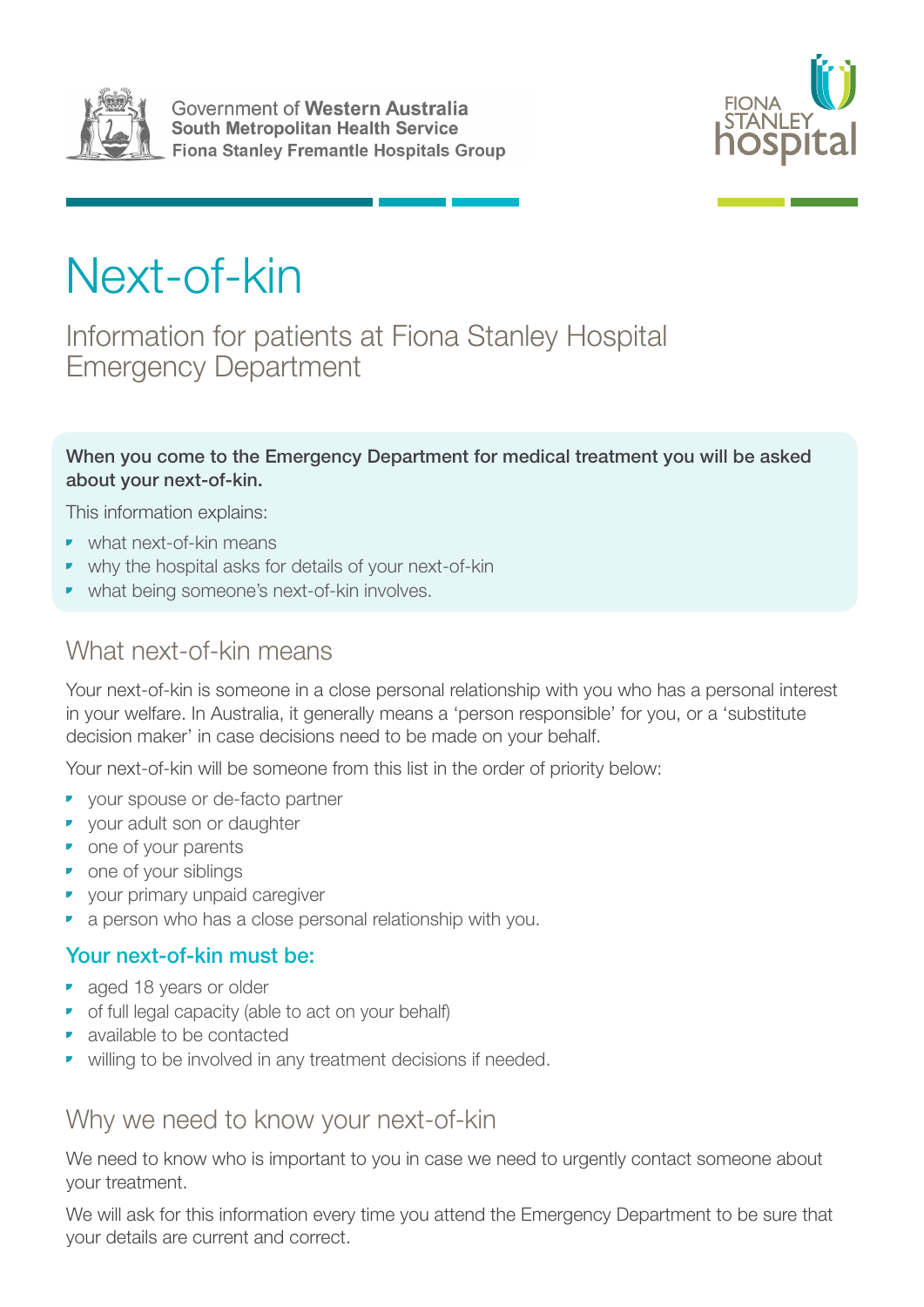## If you do not name a next-of-kin

If you have not named a next-of-kin and become unable to express your wishes about your treatment, then treatment may be delayed until a next-of-kin can be identified and gives consent, or a guardian is appointed.

If the situation is urgent and you are unable to make your own decisions, medical staff will not delay care but will make the treatment decisions they believe are in your best interest.

### What your next-of-kin may have to do

Possibly nothing, but with your permission medical staff will keep your next-of-kin informed about your condition and treatment plan.

If you become unable to make or express your decisions yourself because of your medical condition, medical staff may need to consult your next-of-kin to act on your behalf and provide advice about treatment.

For this reason, you should talk to the person you have named as next-of-kin about your views and wishes about treatment.

Your next-of-kin should also be willing and able to let your family and friends know of your condition, if this is what you want. The Emergency Department will only update your next-of-kin about your condition, not other friends or family members. Whenever possible, you should tell the person you have nominated as next-of-kin who they may share your information with.

### What if my next-of-kin does not agree with my treatment wishes?

As long as you are able to make your own decisions, medical staff in the Emergency Department will always respect and abide by your own wishes about treatment.

## Do I have to name a next-of-kin?

No. If there is no one you wish to name as next-of-kin, only you will be involved in decisions about your care. However, we recommend that you name a person as next-of-kin just in case you become unable to make decisions about your care (if, for example, you become unconscious). If this happens, it will be important for medical staff to discuss your treatment options with your nextof-kin.

# Can my next-of-kin visit me in the Emergency Department?

Yes, if you and the medical staff who are looking after you agree. If your medical condition requires urgent or specialist treatment, staff may decide that it would not be suitable for you to have visitors at that time.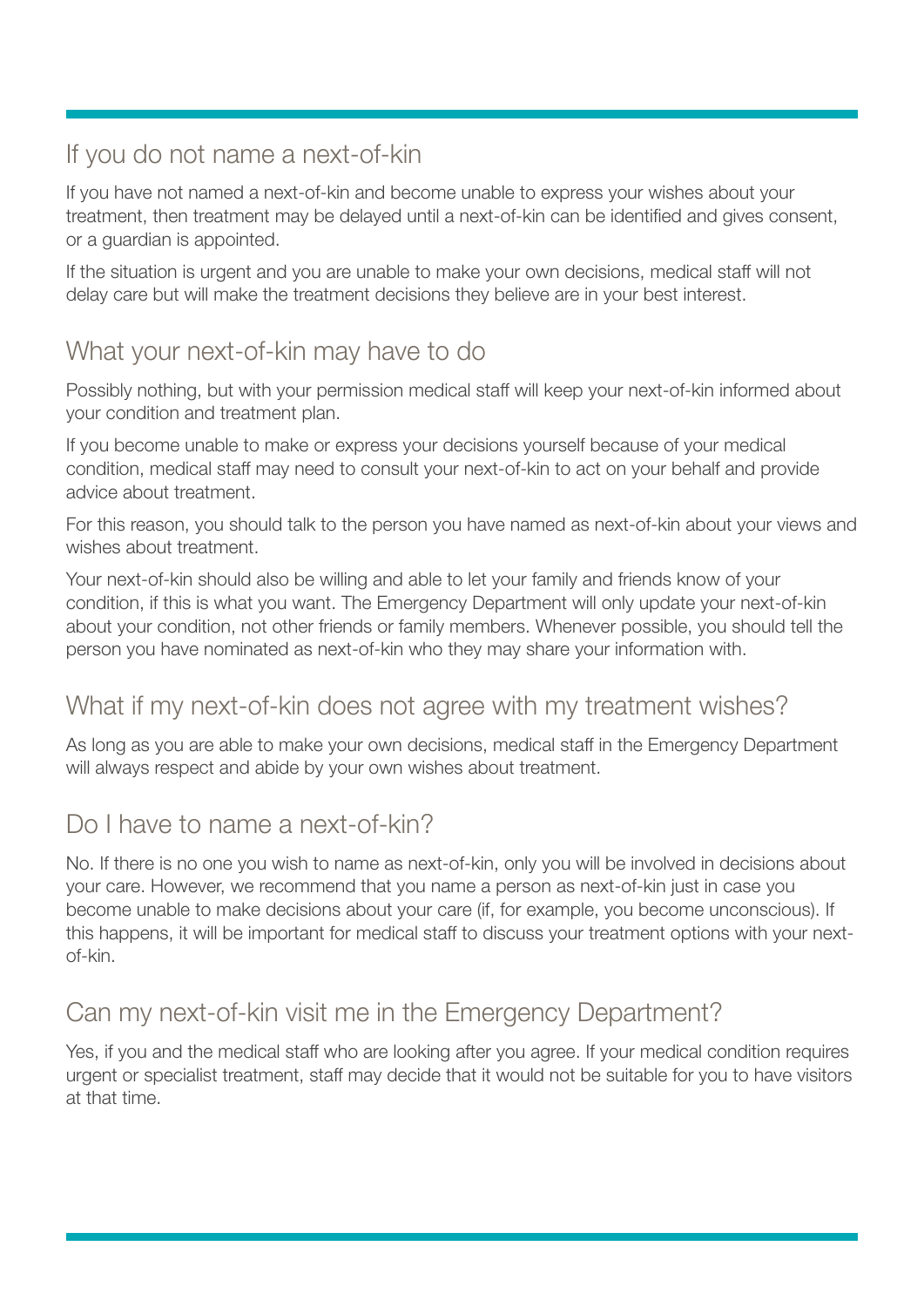## Other visitors in the Emergency Department

We understand the support of family members and friends can make a big difference to your wellbeing and recovery.

The top priority for medical staff is to provide the best medical care for patients, and to respect every patient's wishes in doing this. For these reasons, you may not be able to see your family member or friend until medical staff have decided it is appropriate.

There may be situations when you or your medical staff prefer to restrict visitors. The Emergency Department does have some restrictions on visitors to the department.

## About Advance Care Planning

Advance Care Planning involves discussing your future healthcare plans with your loved ones and the professionals responsible for your healthcare. It involves finding out about different healthcare options and choosing what will be best for you, so that there are agreed plans in case you become unable to make your own decisions about treatment.

There are a number of ways you can record your wishes, including an:

- Enduring Power of Attorney (EPA), a legal agreement that enables you to appoint a trusted person, or people, to make financial and/or property decisions on your behalf, in case you ever become unable to make such decisions yourself. An EPA only relates to financial matters.
- Enduring Power of Guardianship (EPG), a legal document that authorises a person of your choice to make important personal, lifestyle and treatment decisions on your behalf, in case you ever become unable to make such decisions yourself. An EPG only relates to personal matters.

### More information about next-of-kin and decision making

Additional information is also available at:

WA State Administrative Tribunal. Guardianship and Administration resource sheet *'Next-of-kin' Decision Making*. ecourts.justice.wa.gov.au

WA Department of Justice Office of the Public Advocate. *Making Treatment Decisions*. www.publicadvocate.wa.gov.au

WA Department of Health www.health.wa.gov.au www.healthywa.wa.gov.au

- *Consent to Treatment Policy*
- *Patient Confidentiality Policy*
- *Advance Care Planning*.

Fiona Stanley Hospital Patient Information Guide. Available in the hospital or at www.fionastanley.health.wa.gov.au